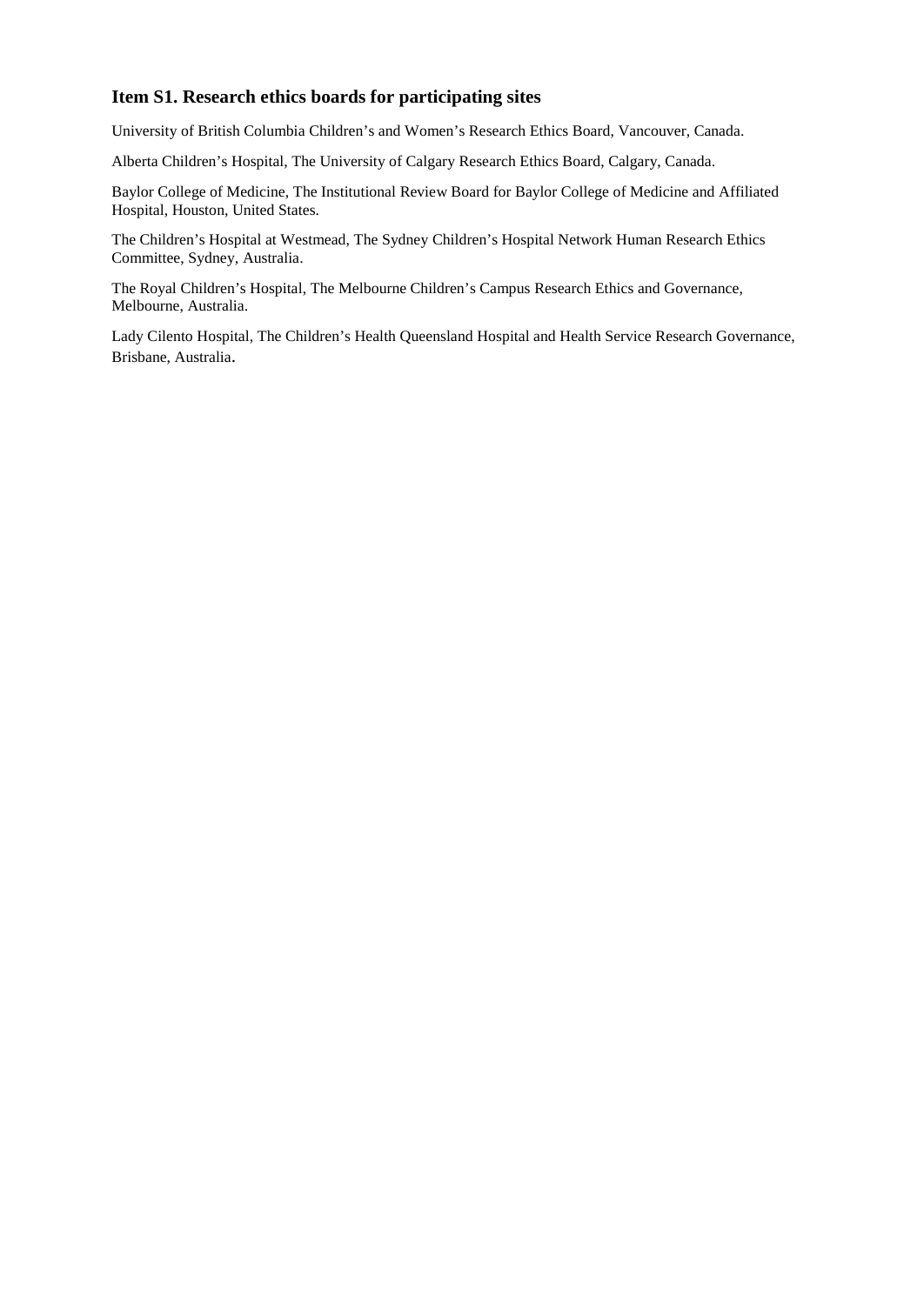## **Table S1. Child question guide/Runsheet**

#### **Welcome and introduction – 10 minutes**

Hi everyone. Thanks for coming along today. My name is [facilitator name] from [city/country]. We will be talking about what it is like to live with kidney problems and what sorts of things you might deal with, and what kinds of things you would want to see improve for children and young people with kidney disease. We might hear different things from different people and that's ok. There is no right or wrong answer.

To save me from writing down what we talk about, I will turn the tape recorder on. But only I will listen to this afterwards. It will not be given to anyone else. Everything you say here will be private. We will not tell anyone else, we will not tell the doctors. If there are things you don't want to talk about, that's ok. Just talk about the things you feel ok talking about. If you want to stop at any time or take a break you can do that and you don't need to let us know why.

#### **Ice-breaker**

To get to know each other, can you say: Your name and your favorite thing to do on the weekends?

#### **Focus group – 30 minutes**

We would first like to hear about what it is like for you to live with kidney problems

- Can you tell us a little bit about your kidney problems (age of diagnosis, past and current treatment?)
- What is it like to have kidney problems?
- What are the hardest things about having kidney disease?

#### **Nominal group exercise (part 1) – 40 minutes**

Now that brings us to the main activity. We just heard about all the different ways that kidney disease impacts on your life. Now we will ask you what impacts are most important to you. To decide if a treatment is good for someone with kidney problems, a researcher will study it and look at the positive and negative effects of that treatment. For example, the medications, diet and type of dialysis you are using have been tested by researchers. We want to make sure that researchers are looking at all the things that matter to you. Simpler version: Think about the ways that kidney disease impacts you. If you could fix, change or make anything better for children with kidney disease, what would it be? Give examples based on outcomes raised in discussion already.

Write down your ideas on the paper in front of you and then we'll go around and ask you for your ideas. Remember, there is no right or wrong idea. We'll create a list on the board of all your ideas and make sure everyone knows what they mean. We will also ask you why they are important to you. We will also add some outcomes from previous groups/outcomes researchers often include in their research and ask you whether you think they are important. Now we are going to print them out and ask you to decide how important they are to you.

#### **Rating and ranking of outcomes – 30 minutes**

Here is our list of our ideas. Next to these ideas are numbers 1 (means least important) to 9 (most important). Have a look at each "outcome" or idea then you can give each one a score by drawing a circle around the number.

Now we want to make this list shorter. Here are five stickers. Can you put a sticker next to the five you think are the most important from this whole list? You can use your rating to help you choose your five votes. It looks like the top 10 ideas are XYZ. Why do you think that a lot of people put a sticker on these ideas? Are there any outcomes you are surprised didn't make it into the top ten?

Now, rank the list of outcomes from 10 to 1, with 1 being the most important and 10 being the least important. What did everyone put down as their number 1 and 2? What is your least important outcome?

**Close** 

Wrap up, acknowledgements. Thank you and closing remarks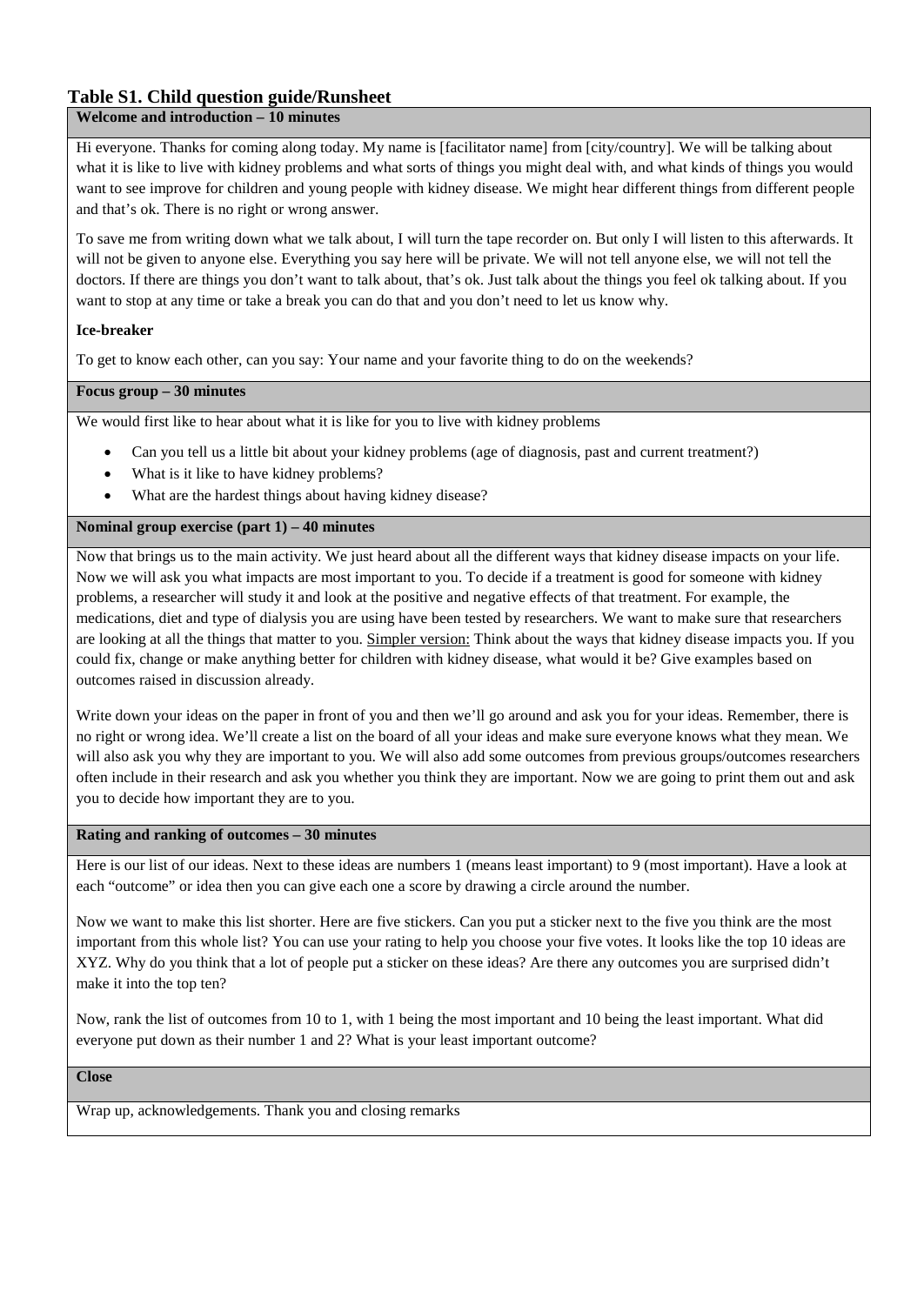## **Table S2. Parent question guide/Runsheet**

#### **Welcome and introduction – 10 minutes**

Hi everyone. Thanks for coming along today. My name is [facilitator name] from [city/country]. We will be talking about your experience of caring for a child with CKD and what you think research in children with kidney disease should focus on. We have invited you here because you are caring for a child with chronic kidney disease. We would like you to reflect on both good experiences and challenges with caring for a child who has kidney disease. We want you to share insights from your own personal experiences and perspectives and we encourage you to listen and consider other members' views in an open and respectful way. The goal of this session is to identify outcomes you think are important for research involving children with chronic kidneys disease, and to understand the reasons for why they are important to you.

To save me from writing everything down, I will record it but this will be kept confidential. Nothing you say will be traced back to you. Only the group data will be reported. Also, what you say will not impact the care your child receives. Please note that we cannot provide clinical advice. Participation is voluntary, you are free to leave at any time without providing a reason.

#### **Ice-breaker**

To get to know each other, can you say: Your name, the first thing that comes to mind when I say "research" and something nice that has happened to you in the past month.

#### **Focus group – 30 minutes**

First, we would like to hear about your experience caring for a child with kidney disease

- How did you first find out that your child had kidney disease? How did you react/feel?
- How has the kidney disease changed your life? Your child's life?
- What is the most challenging thing about caring for a child with kidney disease? How do you deal with this?

#### **Nominal group exercise (part 1) – 40 minutes**

Let me start by giving you some background information. Most of the treatments your child receives have been tested in studies (or trials) to determine their impacts (or outcomes). For instance, most people receive a minimum of four hours of hemodialysis, three times per week because studies tell us that receiving less than that increases the risk of hospitalization. So, "hospitalization" was the outcome for this study. However, there are a variety of outcomes that might be important to people. So the goal of the session today is to find out from you, if there was a new treatment available to your child, what types of outcomes would be most important to you. A simple definition of an "outcome" is anything that arises/changes as a result of a health condition or treatment). Give examples based on outcomes raised in discussion already.

Write down your ideas and then we'll go around and put them on the board. We'll make sure everyone knows what they mean. Remember, there is no right or wrong idea. We will also ask you why they are important to you. We will add outcomes from previous groups/outcomes researchers often include in their research and ask you whether you think they are important.

#### **Rating and ranking of outcomes - 30 minutes**

Here is our list of our ideas. Next to these ideas are numbers 1 (means least important) to 9 (most important). Have a look at each "outcome" or idea then you can give each one a score by drawing a circle around the number.

Now we want to make this list shorter. Here are five stickers. Can you put a sticker next to the five you think are the most important from this whole list? You can use your rating to help you choose your five votes. It looks like the top 10 ideas are XYZ. Why do you think that a lot of people put a sticker on these ideas? Are there any outcomes you are surprised didn't make it into the top ten?

Now, rank the list of outcomes from 10 to 1, with 1 being the most important and 10 being the least important. What did everyone put down as their number 1 and 2? What is your least important outcome?

**Close** 

Wrap up, acknowledgements. Thank you and closing remarks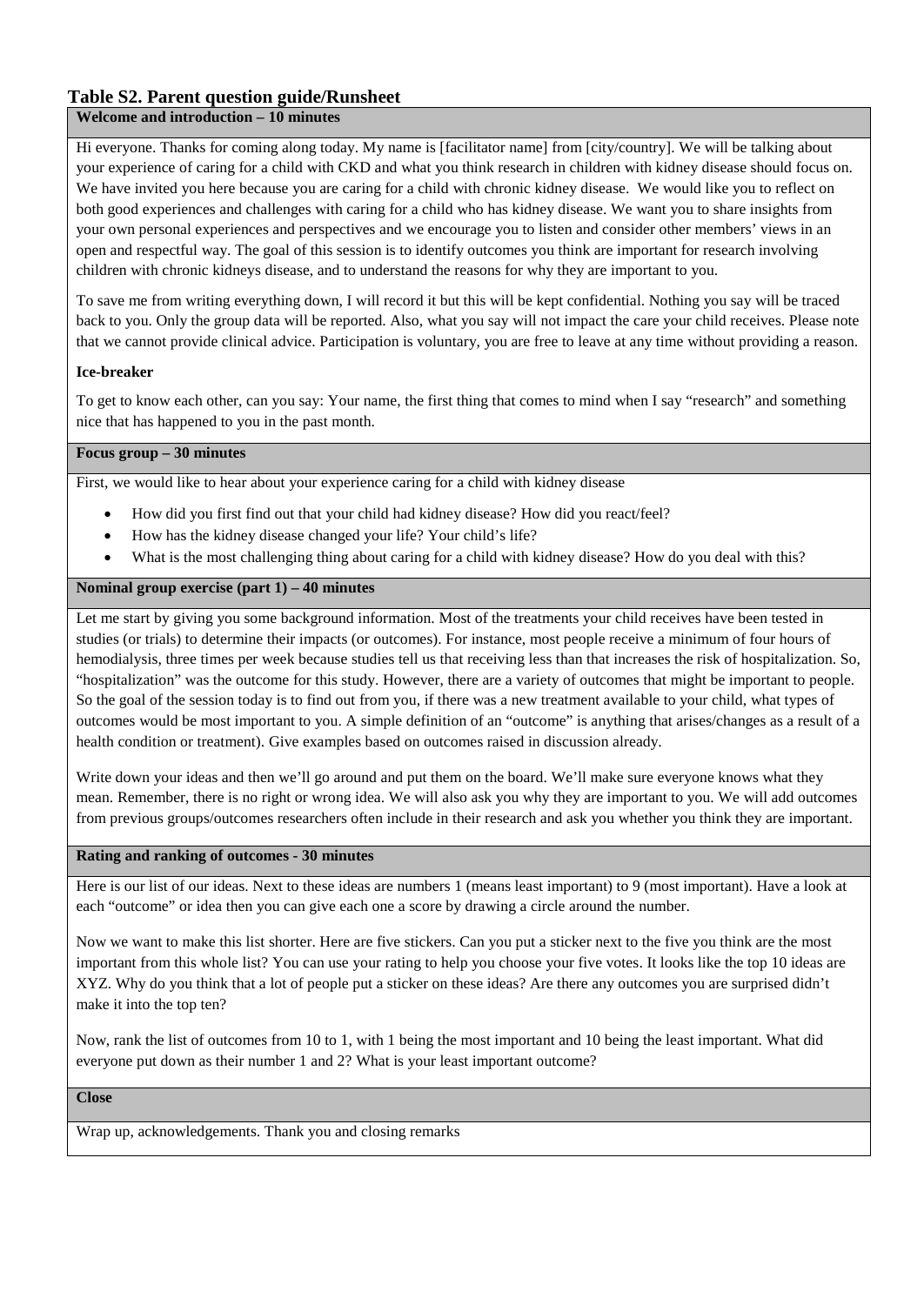| <b>CKD 1-5</b>              |                                    |                                 | $\overline{\phantom{a}}$<br><b>Dialysis</b> | <b>Transplant</b>               |                              |  |
|-----------------------------|------------------------------------|---------------------------------|---------------------------------------------|---------------------------------|------------------------------|--|
| $(n = 17)$                  |                                    | $(n = 5)$                       |                                             | $(n = 12)$                      |                              |  |
| <b>Outcome</b>              | Importance score (SE) <sup>a</sup> | <b>Outcome</b>                  | <b>Importance score (SE)</b>                | Outcome                         | <b>Importance score (SE)</b> |  |
| Survival                    | 0.39(0.10)                         | <b>Lifestyle restrictions</b>   | 0.39(0.13)                                  | Fatigue                         | 0.33(0.11)                   |  |
| Growth                      | 0.26(0.05)                         | Graft survival                  | 0.33(0.18)                                  | Hospitalization                 | 0.27(0.05)                   |  |
| Physical activity/sports*   | 0.25(0.08)                         | <b>Physical activity/sports</b> | 0.33(0.16)                                  | Infection                       | 0.22(0.09)                   |  |
| <b>Kidney function*</b>     | 0.25(0.10)                         | Fatigue                         | 0.29(0.16)                                  | <b>Lifestyle restrictions</b>   | 0.21(0.08)                   |  |
| Medication burden           | 0.19(0.03)                         | Hospitalization                 | 0.26(0.19)                                  | <b>Physical activity/sports</b> | 0.19(0.07)                   |  |
| Fluid and diet restrictions | 0.15(0.05)                         | Survival                        | 0.19(0.08)                                  | <b>Social functioning</b>       | 0.16(0.03)                   |  |
| Social functioning*         | 0.14(0.04)                         | Sexual function                 | 0.17(0.09)                                  | Growth                          | 0.15(0.05)                   |  |
| Lifestyle restrictions*     | 0.13(0.04)                         | <b>Social functioning</b>       | 0.15(0.03)                                  | <b>Kidney function</b>          | 0.15(0.08)                   |  |
| Fear of surgery             | 0.12(0.07)                         | Medication burden               | 0.13(0.04)                                  | Graft survival                  | 0.14(0.05)                   |  |
| Cognition                   | 0.12(0.06)                         | <b>Kidney function</b>          | 0.12(0.05)                                  | Ability to travel               | 0.12(0.04)                   |  |

**Table S3. Top ten outcomes for patients with chronic kidney disease by treatment stage** 

\*Outcomes included in the top 10 across all groups

aSE, standard error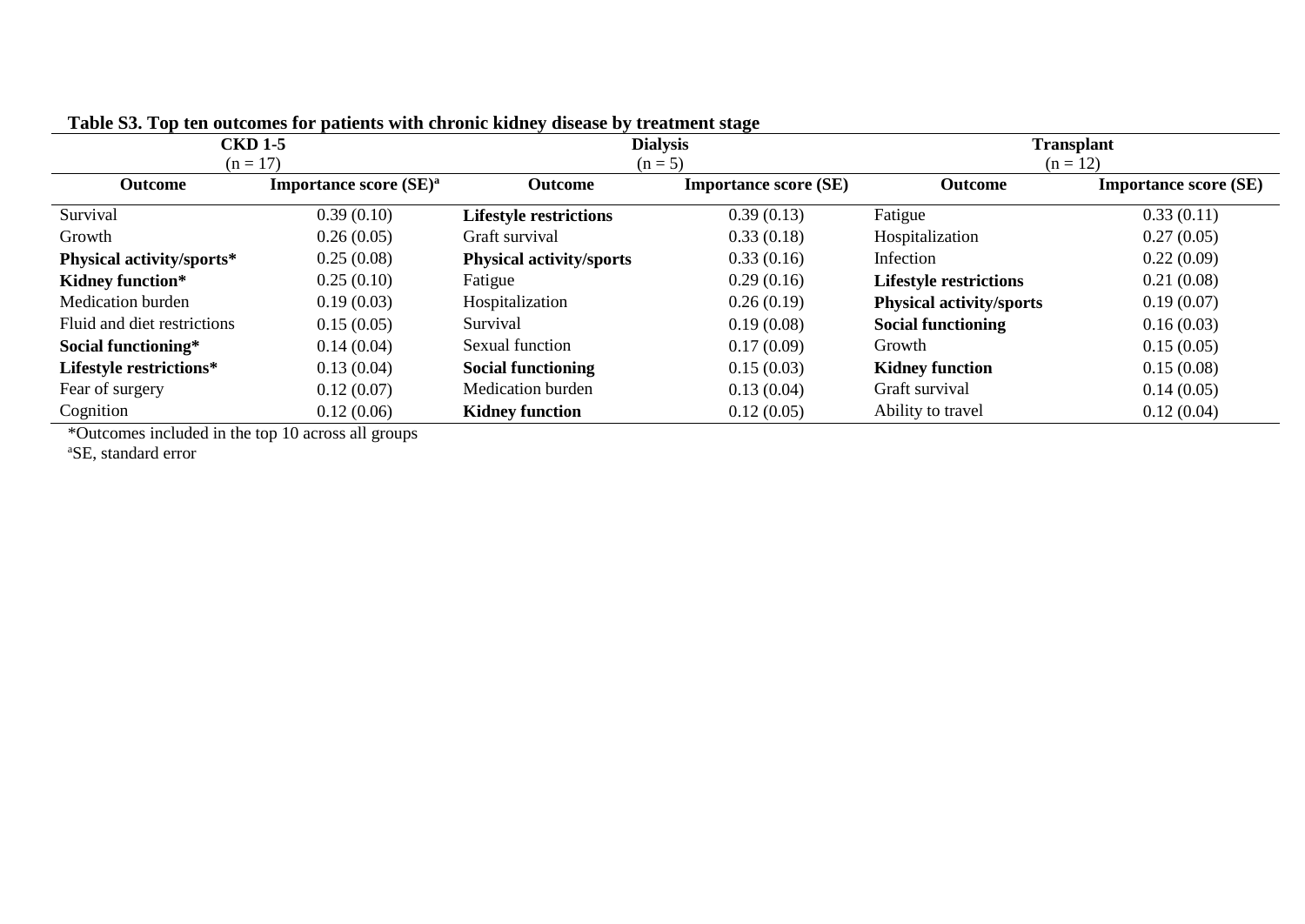| 8-12 years<br>$(n = 10)$ |                                    |                               | ്ക് കാ<br>$13-17$ years<br>$(n = 20)$ | $18-21$ years<br>$(n=4)$      |                              |
|--------------------------|------------------------------------|-------------------------------|---------------------------------------|-------------------------------|------------------------------|
| <b>Outcome</b>           | Importance score (SE) <sup>a</sup> | <b>Outcome</b>                | <b>Importance score (SE)</b>          | Outcome                       | <b>Importance score (SE)</b> |
| Kidney function          | 0.32(0.08)                         | Physical activity/sport       | 0.32(0.04)                            | <b>Fatigue</b>                | 0.46(0.18)                   |
| Growth                   | 0.31(0.07)                         | <b>Survival</b>               | 0.24(0.11)                            | Hospitalization               | 0.44(0.23)                   |
| Survival*                | 0.28(0.06)                         | <b>Fatigue</b>                | 0.19(0.08)                            | Ability to travel             | 0.32(0.17)                   |
| Lifestyle restrictions*  | 0.25(0.10)                         | Social functioning            | 0.18(0.07)                            | <b>Medication</b> burden      | 0.28(0.10)                   |
| Cognition                | 0.22(0.08)                         | <b>Lifestyle restrictions</b> | 0.18(0.05)                            | <b>Survival</b>               | 0.25(0.26)                   |
| Fear of surgery          | 0.20(0.10)                         | Infection                     | 0.18(0.08)                            | Physical activity/sport       | 0.25(0.03)                   |
| <b>Medication burden</b> | 0.17(0.04)                         | Kidney function               | 0.17(0.04)                            | Graft survival                | 0.18(0.08)                   |
| School performance       | 0.15(0.06)                         | Growth                        | 0.16(0.07)                            | <b>Lifestyle restrictions</b> | 0.16(0.01)                   |
| <b>Fatigue</b> *         | 0.11(0.02)                         | Graft survival                | 0.15(0.07)                            | Diet and fluid restrictions   | 0.14(0.02)                   |
| Social functioning       | 0.10(0.02)                         | Hospitalization               | 0.14(0.06)                            | Sexual function               | 0.13(0.06)                   |

| Table S4. Top ten outcomes for patients with chronic kidney disease by age |  |  |  |
|----------------------------------------------------------------------------|--|--|--|
|                                                                            |  |  |  |

\*Outcomes included in top 10 across all groups

aSE, standard error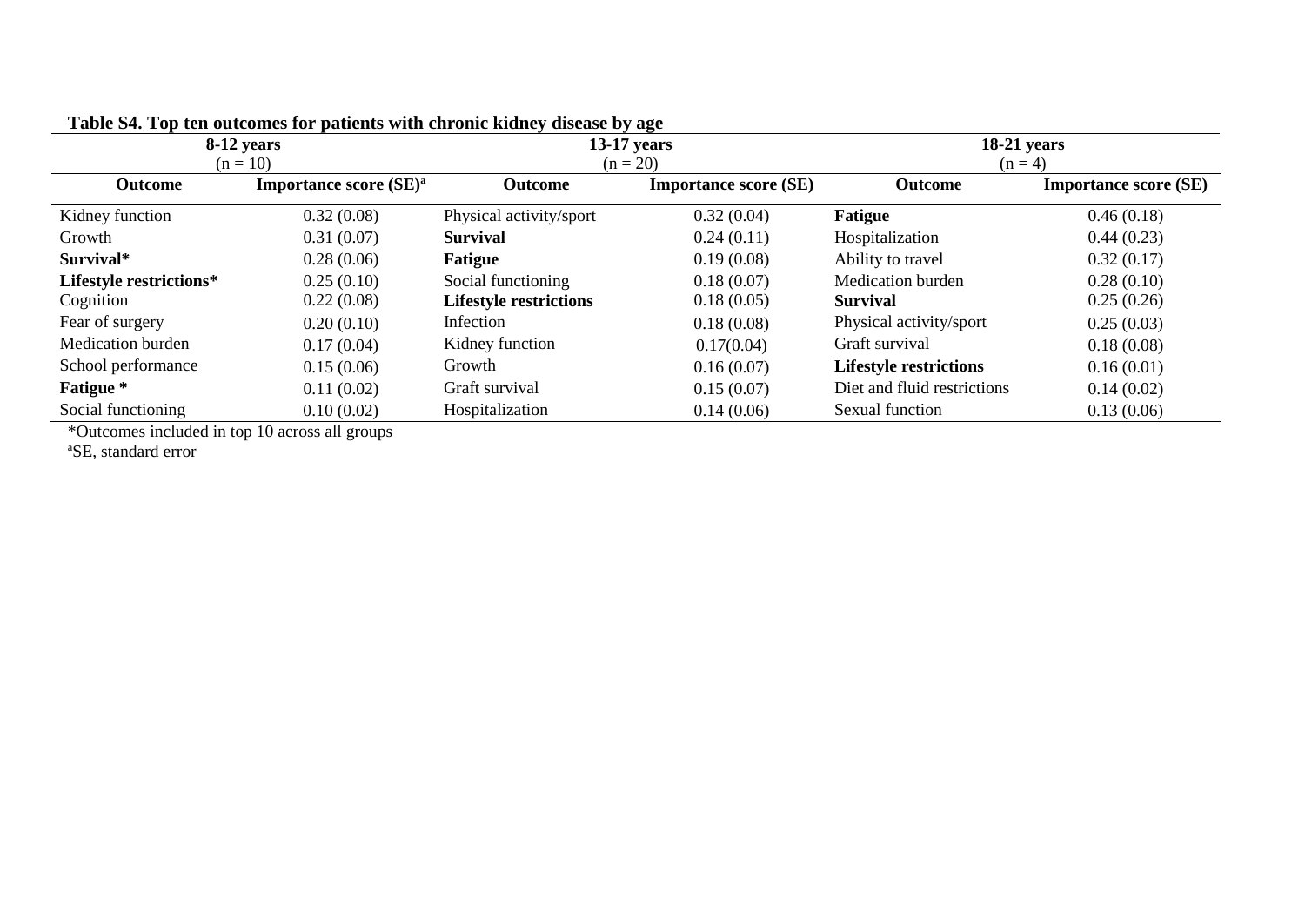| Table 55. Tup tell buttonies full callegivers by Clinu S if earlier stage |                                    |                         |                              |                        |                              |  |  |
|---------------------------------------------------------------------------|------------------------------------|-------------------------|------------------------------|------------------------|------------------------------|--|--|
| <b>CKD 1-5</b>                                                            |                                    |                         | <b>Dialysis</b>              | <b>Transplant</b>      |                              |  |  |
|                                                                           | $(n = 25)$                         |                         | $(n = 13)$                   |                        | $(n = 22)$                   |  |  |
| <b>Outcome</b>                                                            | Importance score (SE) <sup>a</sup> | <b>Outcome</b>          | <b>Importance score (SE)</b> | <b>Outcome</b>         | <b>Importance score (SE)</b> |  |  |
| <b>Kidney function*</b>                                                   | 0.69(0.06)                         | <b>Kidney function</b>  | 0.38(0.23)                   | <b>Survival</b>        | 0.46(0.09)                   |  |  |
| Anemia*                                                                   | 0.26(0.06)                         | Anemia                  | 0.26(0.13)                   | Infection              | 0.43(0.09)                   |  |  |
| Cardiovascular disease                                                    | 0.20(0.04)                         | Growth                  | 0.25(0.08)                   | <b>Kidney function</b> | 0.40(0.08)                   |  |  |
| Survival*                                                                 | 0.19(0.05)                         | Impact on family        | 0.20(0.08)                   | Financial impact       | 0.18(0.03)                   |  |  |
| Growth*                                                                   | 0.17(0.02)                         | <b>Survival</b>         | 0.19(0.085)                  | <b>Growth</b>          | 0.14(0.02)                   |  |  |
| Hospitalization                                                           | 0.13(0.03)                         | Blood pressure          | 0.14(0.03)                   | Impact on family       | 0.13(0.02)                   |  |  |
| Vascular access                                                           | 0.12(0.01)                         | Financial impact        | 0.12(0.03)                   | <b>Graft survival</b>  | 0.13(0.05)                   |  |  |
| Graft survival*                                                           | 0.12(0.04)                         | <b>Bladder</b> problems | 0.12(0.08)                   | Blood pressure         | 0.12(0.02)                   |  |  |
| <b>Bladder problems</b>                                                   | 0.11(0.02)                         | <b>Graft survival</b>   | 0.10(0.05)                   | Anemia                 | 0.10(0.04)                   |  |  |
| Infection                                                                 | 0.11(0.03)                         | Weight                  | 0.10(0.02)                   | Weight                 | 0.07(0.02)                   |  |  |

## **Table S5. Top ten outcomes for caregivers by child's treatment stage**

\*Outcomes included in the top 10 across all groups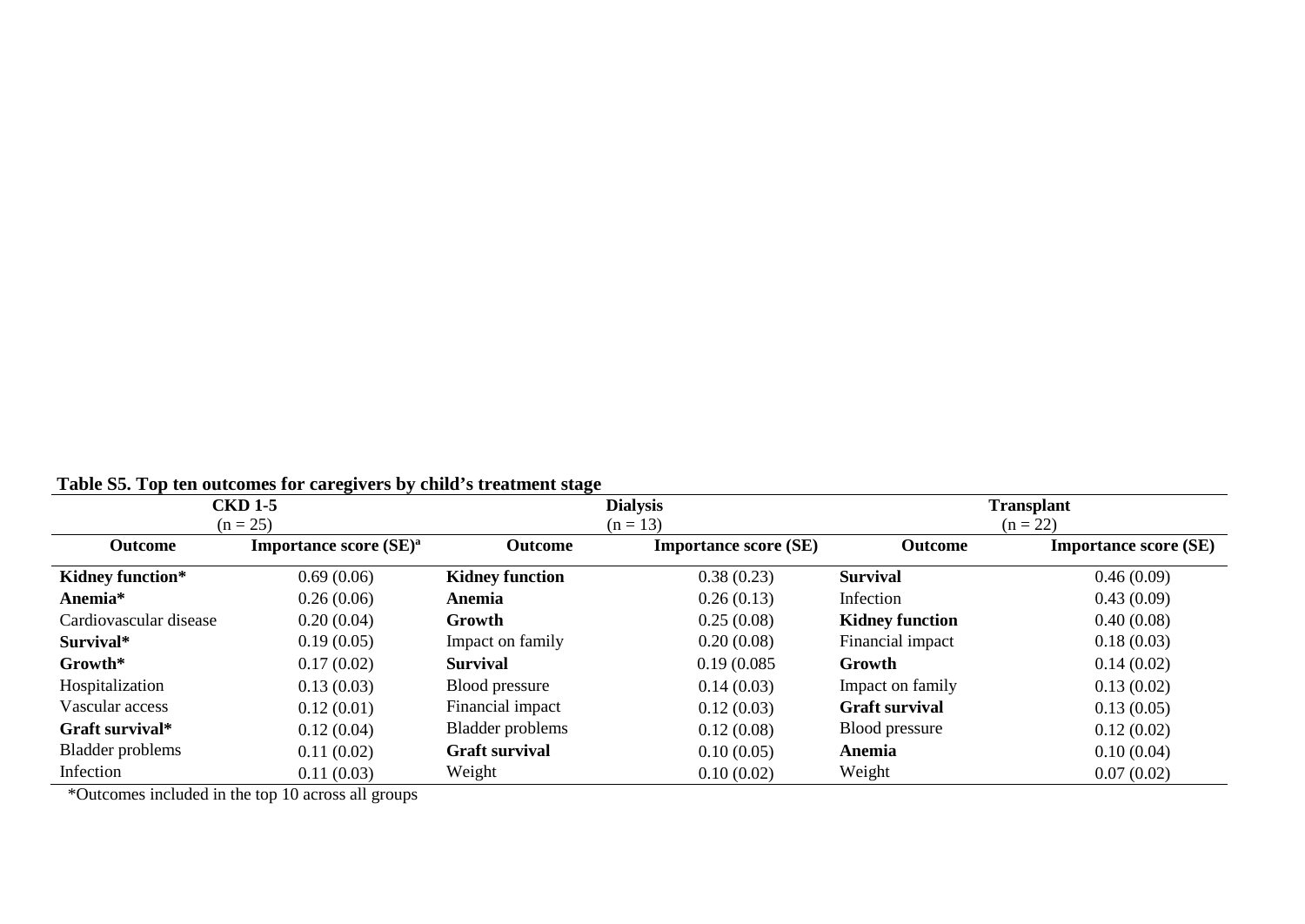<sup>a</sup>SE, standard error

| $0-12$ years             |                                    |                         | $13-17$ years                | $18-21$ years           |                              |  |
|--------------------------|------------------------------------|-------------------------|------------------------------|-------------------------|------------------------------|--|
| $(n = 25)$               |                                    |                         | $(n = 31)$                   |                         | $(n = 4)$                    |  |
| <b>Outcome</b>           | Importance score (SE) <sup>a</sup> | Outcome                 | <b>Importance score (SE)</b> | Outcome                 | <b>Importance score (SE)</b> |  |
| <b>Kidney function*</b>  | 0.46(0.10)                         | <b>Kidney function</b>  | 0.57(0.08)                   | Anemia                  | 0.54(0.32)                   |  |
| Infection                | 0.31(0.06)                         | <b>Survival</b>         | 0.40(0.10)                   | <b>Kidney function</b>  | 0.50(0.33)                   |  |
| Growth                   | 0.26(0.04)                         | Infection               | 0.18(0.03)                   | School performance      | 0.23(0.10)                   |  |
| <b>Financial impact*</b> | 0.19(0.03)                         | Anemia                  | 0.17(0.09)                   | <b>Financial impact</b> | 0.21(0.14)                   |  |
| Anemia*                  | 0.19(0.08)                         | Graft survival          | 0.13(0.05)                   | Vascular access         | 0.15(0.07)                   |  |
| Survival*                | 0.17(0.07)                         | Cardiovascular disease  | 0.12(0.03)                   | Impact on family        | 0.15(0.07)                   |  |
| Hospitalization          | 0.15(0.05)                         | Growth                  | 0.11(0.02)                   | <b>Survival</b>         | 0.14(0.05)                   |  |
| Impact on family         | 0.14(0.04)                         | Bladder problems        | 0.10(0.03)                   | Fatigue                 | 0.13(0.07)                   |  |
| Graft survival           | 0.11(0.05)                         | <b>Financial impact</b> | 0.09(0.03)                   | Appetite/diet           | 0.12(0.12)                   |  |
| <b>Blood pressure</b>    | 0.11(0.02)                         | Blood pressure          | 0.08(0.02)                   | Cardiovascular disease  | 0.12(0.10)                   |  |

**Table S6. Top ten outcomes for caregivers by child's age** 

\*Outcomes included in the top 10 across all groups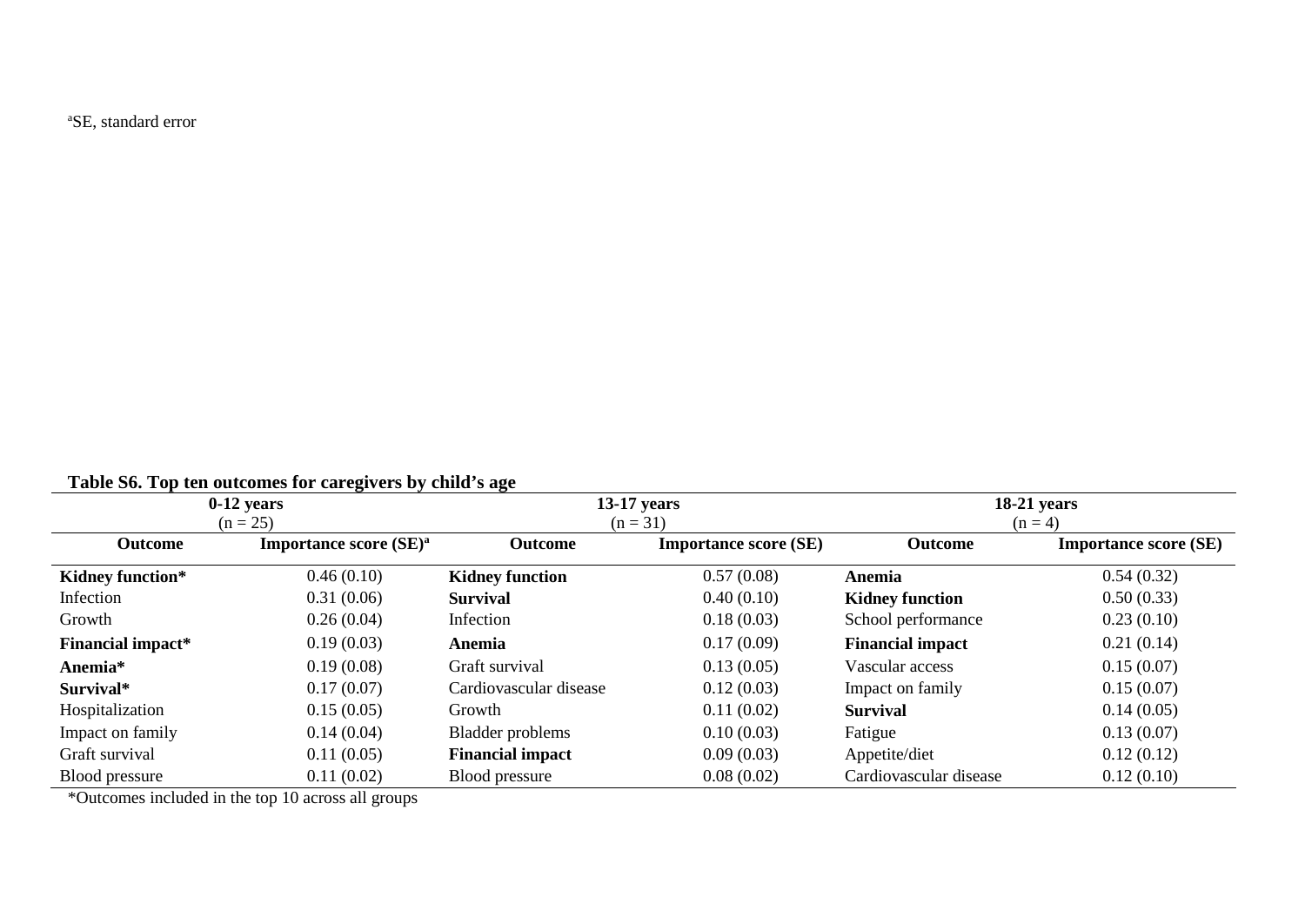<sup>a</sup>SE, standard error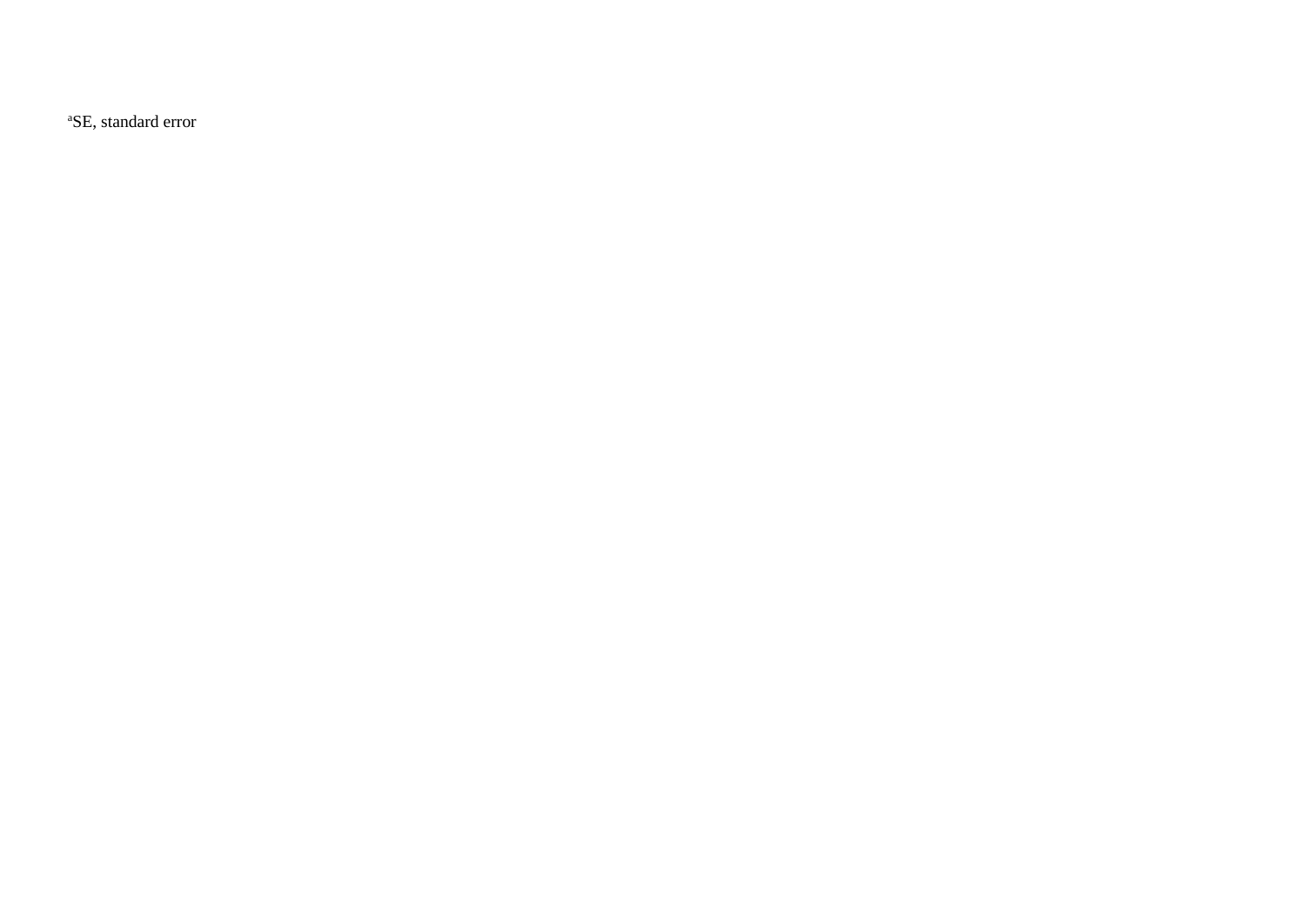| Rank<br><b>Position</b> | Outcome                  | Importance<br>score | N groups<br>listing | N ranking<br>outcome | <b>Rank position</b><br><b>CKD</b> | <b>Rank position</b><br>dialysis | <b>Rank position</b><br>transplant |
|-------------------------|--------------------------|---------------------|---------------------|----------------------|------------------------------------|----------------------------------|------------------------------------|
|                         |                          |                     | outcome             |                      | $(n = 17)$                         | $(n=5)$                          | $(n = 12)$                         |
| 1                       | Survival                 | 0.25                | 3                   | 17                   | $\mathbf{1}$                       | 6                                | 15                                 |
| $\overline{c}$          | Physical activity/Sports | 0.24                | 3                   | 18                   | $\overline{\mathbf{3}}$            | 3                                | $\sqrt{5}$                         |
| 3                       | Fatigue                  | 0.20                | $\overline{c}$      | 9                    | 15                                 | 4                                | 1                                  |
| 4                       | Lifestyle restrictions   | 0.20                | $\boldsymbol{2}$    | 15                   | $\pmb{8}$                          | $\mathbf{1}$                     | 4                                  |
| 5                       | Growth                   | 0.20                | $\mathfrak{Z}$      | 14                   | $\overline{2}$                     | 13                               | $\overline{7}$                     |
| 6                       | Kidney function          | 0.19                | $\boldsymbol{2}$    | $\mathfrak s$        | 4                                  | 10                               | ${\bf 8}$                          |
| 7                       | Hospitalization          | 0.16                | 5                   | 17                   | 18                                 | 5                                | $\boldsymbol{2}$                   |
| $8\,$                   | Social functioning       | 0.15                | $\overline{4}$      | 21                   | $\overline{7}$                     | $\bf{8}$                         | 6                                  |
| 9                       | Medication burden        | 0.14                | $\mathbf{1}$        | 9                    | $\overline{5}$                     | $\boldsymbol{9}$                 | 14                                 |
| 10                      | Infection                | 0.13                | $\mathbf{2}$        | 6                    | 11                                 | 29                               | $\mathbf{3}$                       |
| 11                      | Graft survival           | 0.13                | 4                   | 14                   | 17                                 | $\mathbf{3}$                     | 9                                  |
| 12                      | Diet/fluid restrictions  | 0.11                | 3                   | 17                   | $\boldsymbol{6}$                   | 12                               | 18                                 |
| 13                      | Cognition                | 0.10                | 3                   | 11                   | 10                                 | 15                               | 12                                 |
| 14                      | Family impact            | $0.08\,$            | $\boldsymbol{2}$    | $\,8\,$              | 13                                 | 18                               | 16                                 |
| 15                      | School performance       | 0.07                | 3                   | $10\,$               | 14                                 | $20\,$                           | 17                                 |
| 16                      | Anxiety/worry            | 0.07                | 3                   | 12                   | $20\,$                             | 14                               | 11                                 |
| 17                      | Fear of surgery          | $0.06\,$            | $\mathbf{1}$        | $\sqrt{2}$           | 9                                  | 29                               | 33                                 |
| 18                      | Employment               | 0.05                | $\mathbf{2}$        | 9                    | 21                                 | 11                               | 20                                 |
| 19                      | Blood pressure           | 0.05                | $\mathbf{1}$        | 9                    | 12                                 | 29                               | 30                                 |
| 20                      | Ability to travel        | 0.05                | 1                   | 6                    | 34                                 | 17                               | 10                                 |
| 21                      | Fertility                | 0.05                | $\mathbf{1}$        | $\mathfrak{Z}$       | $22\,$                             | 29                               | 13                                 |
| $22\,$                  | Sexual functioning       | 0.05                | $\mathbf{1}$        | 6                    | 34                                 | $\overline{7}$                   | 19                                 |
| 23                      | Cardiovascular           | 0.04                | $\mathbf{2}$        | $\boldsymbol{7}$     | 17                                 | 21                               | $28\,$                             |
| 24                      | <b>Blood</b> tests       | 0.04                | 2                   | $\sqrt{5}$           | 20                                 | 29                               | 21                                 |
| 25                      | Mood                     | 0.03                | $\boldsymbol{2}$    | $\sqrt{6}$           | $28\,$                             | 19                               | $22\,$                             |
| 26                      | Surgical recovery time   | 0.03                | $\mathbf{1}$        | $\mathfrak{Z}$       | 30                                 | 16                               | 23                                 |
| 27                      | Pain                     | $0.02\,$            | $\,2$               | $\mathfrak s$        | 24                                 | $29\,$                           | $24\,$                             |
| $28\,$                  | Weight                   | $0.02\,$            | $\mathfrak{Z}$      | $\mathfrak s$        | 23                                 | $29\,$                           | $25\,$                             |
| 29                      | Self esteem              | $0.02\,$            | $\overline{c}$      | $\mathfrak{S}$       | 25                                 | $22\,$                           | $30\,$                             |
| 30                      | Appearance               | $0.01\,$            | $\mathbf{1}$        | $\mathfrak{Z}$       | 28                                 | $23\,$                           | 31                                 |
| 31                      | <b>Breathlessness</b>    | $0.01\,$            | $\mathbf{1}$        | $\mathfrak{Z}$       | 31                                 | 29                               | $27\,$                             |
| 32                      | Time off dialysis        | $0.01\,$            | $\mathbf{1}$        | $\mathfrak{Z}$       | 32                                 | 29                               | 26                                 |
| 33                      | Catheter problems        | $0.01\,$            | $\mathbf{1}$        | $\sqrt{2}$           | $26\,$                             | $29\,$                           | 33                                 |
| 34                      | Itchiness                | $0.01\,$            | $\mathbf{1}$        | $\sqrt{2}$           | $29\,$                             | 29                               | 33                                 |

# **Table S7: Individual ranking of all outcomes– patients by treatment**

Top ten outcomes are shaded orange

Fifty-eight outcomes were identified by children across all groups. Using stickers, each group narrowed their list of outcomes down to the top ten outcomes. Across all child groups, thirty-four outcomes were ranked. Outcomes with the same importance score have a tie rank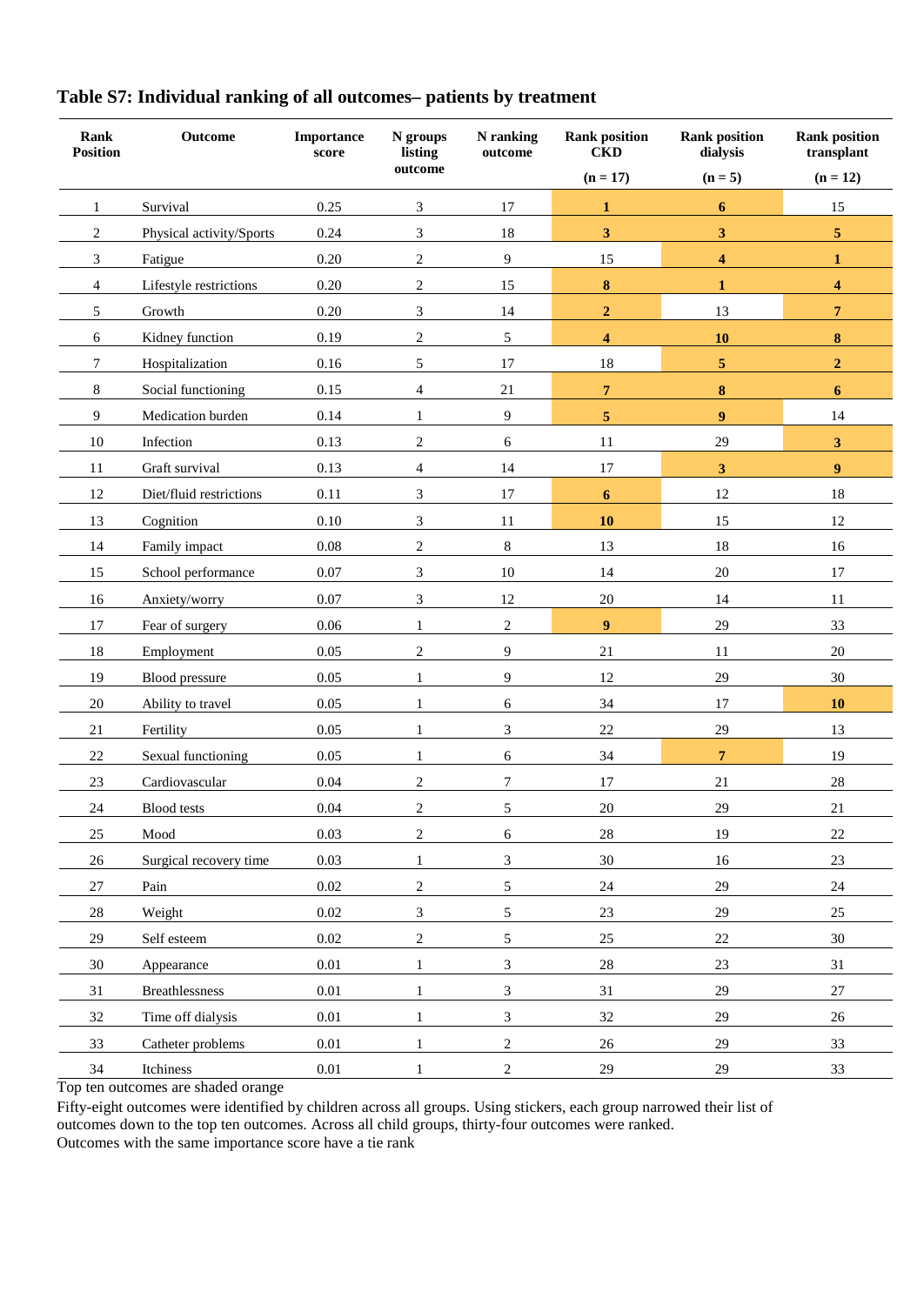| Rank<br><b>Position</b> | Outcome                     | Importance<br>score | N groups<br>listing | N ranking<br>outcome | <b>Rank position</b><br><b>CKD</b> | <b>Rank position</b><br>dialysis | <b>Rank position</b><br>transplant |
|-------------------------|-----------------------------|---------------------|---------------------|----------------------|------------------------------------|----------------------------------|------------------------------------|
|                         |                             |                     | outcome             |                      | $(n = 25)$                         | $(n = 13)$                       | $(n = 22)$                         |
| 1                       | Kidney function             | 0.53                | 7                   | 55                   | $\mathbf{1}$                       | $\mathbf{1}$                     | 3                                  |
| $\overline{c}$          | Survival                    | 0.28                | 6                   | 41                   | $\overline{\mathbf{4}}$            | 5                                | $\mathbf{1}$                       |
| 3                       | Infection                   | 0.22                | $\overline{4}$      | 30                   | 10                                 | 11                               | $\overline{2}$                     |
| 4                       | Anemia                      | 0.20                | $\sqrt{2}$          | 20                   | $\mathbf 2$                        | $\mathbf 2$                      | $\boldsymbol{9}$                   |
| 5                       | Growth                      | 0.17                | 6                   | 50                   | $\overline{5}$                     | $\mathbf{3}$                     | 5                                  |
| 6                       | Financial impact            | 0.13                | 5                   | 32                   | 11                                 | $\overline{7}$                   | 4                                  |
| 7                       | Cardiovascular              | 0.13                | 3                   | $26\,$               | $\mathbf{3}$                       | 12                               | $20\,$                             |
| $8\,$                   | Graft survival              | 0.11                | 3                   | 17                   | $\bf{8}$                           | $\boldsymbol{9}$                 | 7                                  |
| 9                       | Family impact               | 0.10                | $\overline{4}$      | 26                   | 19                                 | $\overline{\mathbf{4}}$          | 6                                  |
| 10                      | Blood pressure              | 0.09                | 4                   | 30                   | $20\,$                             | 6                                | 8                                  |
| 11                      | <b>Bladder</b> problems     | 0.09                | 3                   | 29                   | 9                                  | $\bf{8}$                         | 22                                 |
| 12                      | Hospitalization             | 0.08                | 3                   | $20\,$               | 6                                  | 23                               | 13                                 |
| 13                      | Vascular access             | 0.08                | $\overline{c}$      | $20\,$               | $\overline{7}$                     | 16                               | 29                                 |
| 14                      | School performance          | 0.08                | 3                   | 25                   | 13                                 | 14                               | 11                                 |
| 15                      | Pain                        | 0.06                | $\sqrt{2}$          | 15                   | 15                                 | 15                               | 15                                 |
| 16                      | Weight                      | 0.06                | 3                   | 24                   | 21                                 | 10                               | <b>10</b>                          |
| $17\,$                  | Fatigue                     | 0.06                | $\sqrt{2}$          | 19                   | 12                                 | $30\,$                           | 18                                 |
| 18                      | Anxiety/stress              | 0.05                | $\sqrt{2}$          | 14                   | 17                                 | 18                               | 12                                 |
| 19                      | Mood                        | 0.05                | $\overline{2}$      | $20\,$               | 14                                 | 19                               | 30                                 |
| 20                      | Appetite                    | 0.04                | $\sqrt{2}$          | 15                   | 18                                 | $21\,$                           | 19                                 |
| 21                      | Gastrointestinal            | 0.03                | $\mathbf{1}$        | $10\,$               | 26                                 | 17                               | 21                                 |
| $22\,$                  | Self-esteem                 | 0.03                | $\overline{c}$      | 12                   | 22                                 | $20\,$                           | $28\,$                             |
| 23                      | Physical<br>activity/sports | 0.03                | $\overline{2}$      | 14                   | $27\,$                             | 30                               | 14                                 |
| $24\,$                  | Cognition                   | 0.03                | $\mathbf{1}$        | $\overline{4}$       | $25\,$                             | $30\,$                           | 16                                 |
| 25                      | Skin                        | 0.02                | $\mathbf{1}$        | 6                    | 34                                 | $12\,$                           | 32                                 |
| 26                      | Social functioning          | $0.02\,$            | $\mathbf{1}$        | 9                    | 30                                 | $24\,$                           | $26\,$                             |
| $27\,$                  | Potassium                   | $0.02\,$            | $\mathbf{1}$        | $\epsilon$           | 23                                 | $22\,$                           | 34                                 |
| $28\,$                  | Cancer                      | $0.02\,$            | $\mathbf{1}$        | 6                    | 33                                 | $30\,$                           | $17\,$                             |
| 29                      | Developmental delays        | $0.02\,$            | $\mathbf{1}$        | $8\,$                | $28\,$                             | $30\,$                           | $24\,$                             |
| 30                      | Employment                  | $0.02\,$            | $\mathbf{1}$        | 5                    | 29                                 | $30\,$                           | $25\,$                             |
| 31                      | Depression                  | $0.01\,$            | $\mathbf{1}$        | 5                    | 24                                 | $30\,$                           | 33                                 |
| 32                      | Fertility                   | $0.01\,$            | $\mathbf{1}$        | $\boldsymbol{7}$     | 32                                 | $25\,$                           | $27\,$                             |
| 33                      | Travel                      | $0.01\,$            | $\mathbf{1}$        | $\mathfrak{S}$       | 31                                 | $30\,$                           | $31\,$                             |

# **Table S8: Individual ranking of all outcomes – caregivers by child's treatment**

Top ten outcomes are shaded blue

Fifty-four outcomes were identified by caregivers across all groups. Using stickers, each group narrowed their list of outcomes down to the top ten outcomes. Across all caregiver groups, 33 outcomes were ranked. Outcomes with the same importance score have a tie rank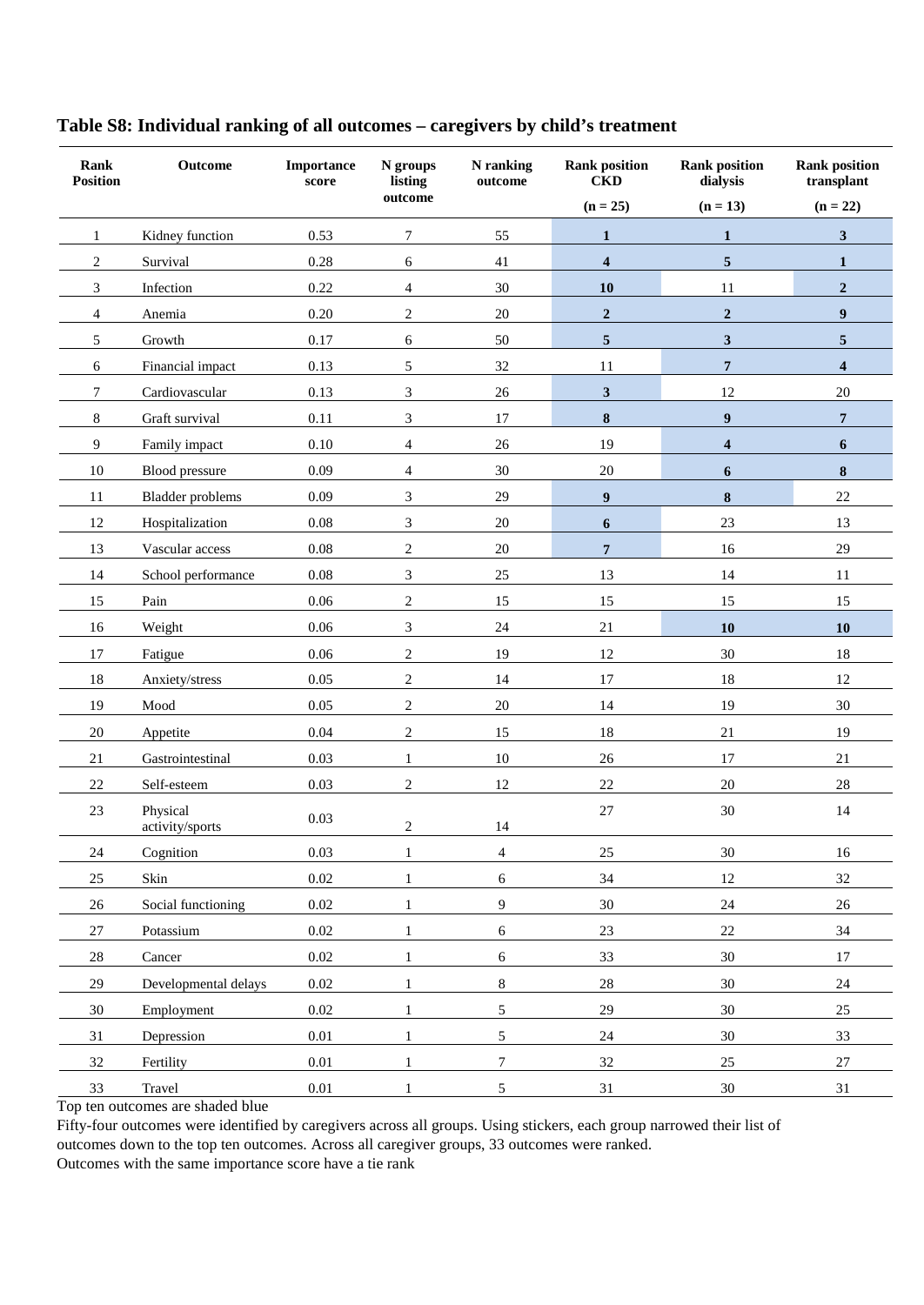| <b>Rank Position</b><br>children<br>overall | Outcome                  | Rank position age 8-12<br>$(n = 10)$ | Rank position age 13-17<br>$(n = 20)$ | Rank position age 18-21<br>$(n=4)$ |
|---------------------------------------------|--------------------------|--------------------------------------|---------------------------------------|------------------------------------|
| $\mathbf{1}$                                | Survival                 | 3                                    | $\mathbf{2}$                          | 5                                  |
| $\mathfrak{2}$                              | Physical activity/Sports | 15                                   | $\mathbf{1}$                          | 6                                  |
| 3                                           | Fatigue                  | $\overline{9}$                       | $\mathbf{3}$                          | 1                                  |
| $\overline{4}$                              | Lifestyle restrictions   | 4                                    | $\overline{\mathbf{5}}$               | 8                                  |
| 5                                           | Growth                   | $\overline{2}$                       | $\pmb{8}$                             | 13                                 |
| 6                                           | Kidney function          | $\mathbf{1}$                         | $\overline{7}$                        | 25                                 |
| $\tau$                                      | Hospitalization          | 13                                   | 10                                    | $\overline{2}$                     |
| 8                                           | Social functioning       | 10                                   | $\overline{\mathbf{4}}$               | 11                                 |
| 9                                           | Medication burden        | $\overline{7}$                       | 12                                    | $\overline{\mathbf{4}}$            |
| 10                                          | Infection                | $11\,$                               | $\boldsymbol{6}$                      | 25                                 |
| 11                                          | Graft survival           | 17                                   | $\overline{9}$                        | $\overline{7}$                     |
| 12                                          | Diet/fluid restrictions  | 18                                   | 11                                    | $\boldsymbol{9}$                   |
| 13                                          | Cognition                | $\overline{\mathbf{5}}$              | 16                                    | 25                                 |
| 14                                          | Family impact            | 14                                   | 13                                    | $25\,$                             |
| 15                                          | School performance       | 8                                    | 20                                    | 25                                 |
| 16                                          | Anxiety/worry            | 24                                   | 14                                    | 12                                 |
| 17                                          | Fear of surgery          | $6\phantom{1}$                       | 33                                    | 25                                 |
| $18\,$                                      | Employment               | 19                                   | 17                                    | $25\,$                             |
| 19                                          | Blood pressure           | 20                                   | 18                                    | 14                                 |
| $20\,$                                      | Ability to travel        | 32                                   | $28\,$                                | $\overline{\mathbf{3}}$            |
| 21                                          | Fertility                | $28\,$                               | 15                                    | 25                                 |
| 22                                          | Sexual functioning       | 32                                   | 19                                    | 10                                 |
| 23                                          | Cardiovascular           | 16                                   | $22\,$                                | $25\,$                             |
| 24                                          | <b>Blood</b> tests       | 12                                   | 25                                    | 25                                 |
| 25                                          | Mood                     | 25                                   | 23                                    | 25                                 |
| $26\,$                                      | Surgical recovery time   | 32                                   | $21\,$                                | $25\,$                             |
| $27\,$                                      | Pain                     | $21\,$                               | 31                                    | $25\,$                             |
| $28\,$                                      | Weight                   | 25                                   | $27\,$                                | 25                                 |
| 29                                          | Self esteem              | $28\,$                               | 24                                    | 25                                 |
| 30                                          | Appearance               | 32                                   | 26                                    | $25\,$                             |
| $31\,$                                      | Breathlessness           | $32\,$                               | $29\,$                                | $25\,$                             |
| 32                                          | Time off dialysis        | 32                                   | 30                                    | 25                                 |
| 33                                          | Catheter problems        | $22\,$                               | 33                                    | 25                                 |
| 34                                          | Itchiness                | $26\,$                               | 33                                    | 25                                 |
|                                             |                          |                                      |                                       |                                    |

# **Table S9: Individual ranking of outcomes– patients by age**

Top ten outcomes are shaded orange

Fifty-eight outcomes were identified by children across all groups. Using stickers, each group narrowed their list of outcomes down to the top ten outcomes. Across all child groups, thirty-four outcomes were ranked. Outcomes with the same importance score have a tie rank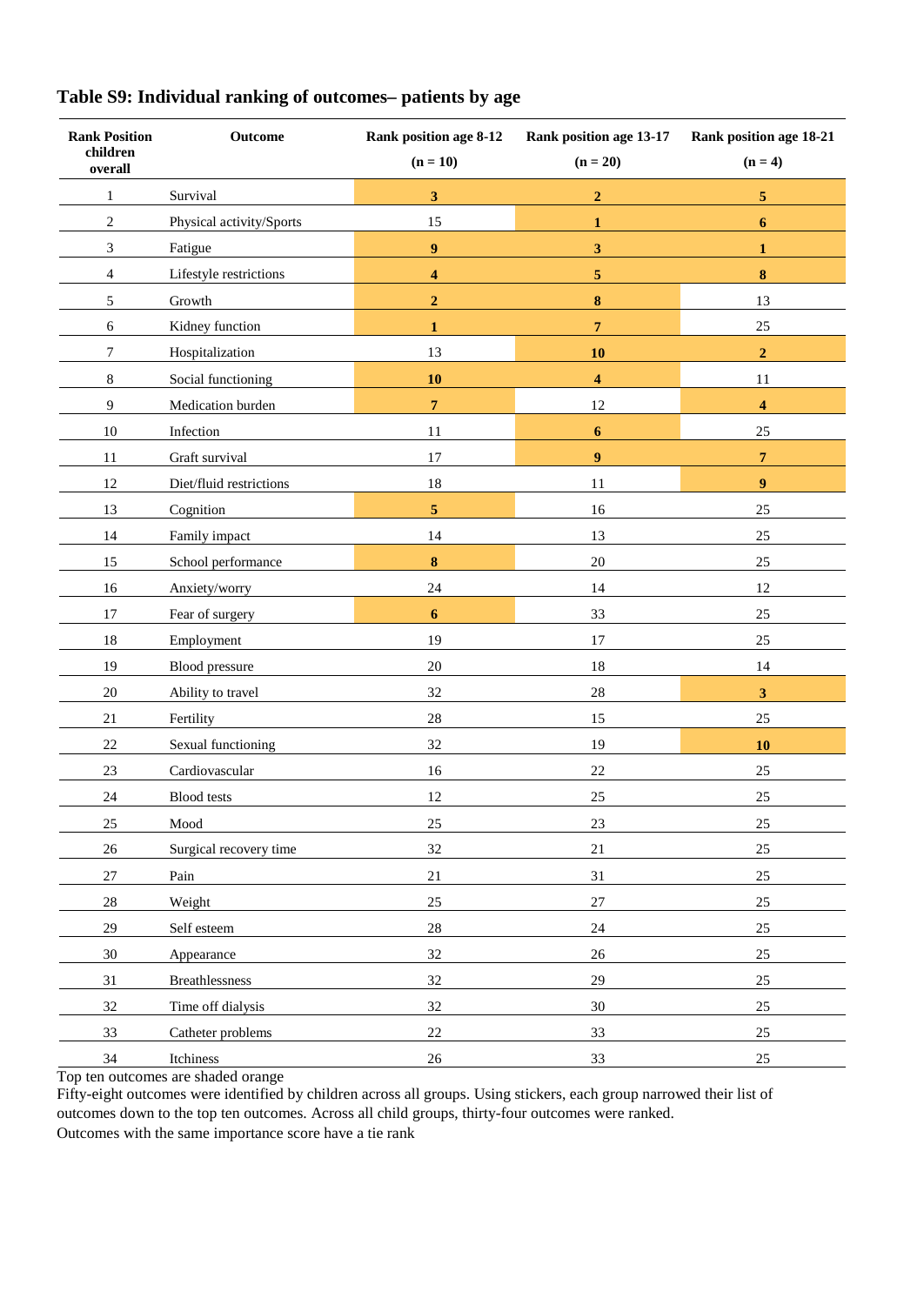| Rank<br><b>Position</b> | Outcome                  | Rank position child age<br>$0 - 12$ | Rank position child age<br>13-17 | Rank position child age<br>$18+$ |
|-------------------------|--------------------------|-------------------------------------|----------------------------------|----------------------------------|
|                         |                          | $(n = 25)^{a}$                      | $(n = 31)$                       | $(n=4)$                          |
| $\mathbf{1}$            | Kidney function          | $\mathbf{1}$                        | $\mathbf{1}$                     | $\mathbf 2$                      |
| $\overline{2}$          | Survival                 | $\boldsymbol{6}$                    | $\overline{2}$                   | $\overline{7}$                   |
| 3                       | Infection                | $\boldsymbol{2}$                    | $\mathbf{3}$                     | 28                               |
| $\overline{4}$          | Anemia                   | ${\bf 5}$                           | $\overline{\mathbf{4}}$          | 1                                |
| 5                       | Growth                   | $\mathbf{3}$                        | 7                                | 11                               |
| 6                       | Financial impact         | $\overline{\mathbf{4}}$             | $\boldsymbol{9}$                 | $\overline{\mathbf{4}}$          |
| 7                       | Cardiovascular           | 11                                  | 6                                | 10                               |
| 8                       | Graft survival           | $\boldsymbol{9}$                    | 5                                | 20                               |
| 9                       | Family impact            | $\bf 8$                             | 13                               | $\boldsymbol{6}$                 |
| 10                      | Blood pressure           | 10                                  | 10                               | 15                               |
| 11                      | <b>Bladder</b> problems  | 14                                  | ${\bf 8}$                        | 20                               |
| 12                      | Hospitalization          | $\overline{7}$                      | 18                               | 28                               |
| 13                      | Vascular access          | 16                                  | $12\,$                           | $\overline{\mathbf{5}}$          |
| 14                      | School performance       | $18\,$                              | 11                               | $\mathbf{3}$                     |
| 15                      | Pain                     | 13                                  | 17                               | 28                               |
| 16                      | Weight                   | 12                                  | 22                               | 16                               |
| 17                      | Fatigue                  | $20\,$                              | 16                               | $\boldsymbol{8}$                 |
| 18                      | Anxiety/stress           | 17                                  | 14                               | 28                               |
| 19                      | Mood                     | 24                                  | 15                               | 14                               |
| 20                      | Appetite                 | 21                                  | $20\,$                           | 10                               |
| $21\,$                  | Gastrointestinal         | 15                                  | $27\,$                           | $28\,$                           |
| 22                      | Self-esteem              | $25\,$                              | 21                               | 28                               |
| 23                      | Physical activity/sports | 19                                  | $24\,$                           | 28                               |
| 24                      | Cognition                | 32                                  | 19                               | 17                               |
| $25\,$                  | Skin                     | $22\,$                              | 33                               | 12                               |
| $26\,$                  | Social functioning       | $27\,$                              | $26\,$                           | $28\,$                           |
| $27\,$                  | Potassium                | $23\,$                              | $32\,$                           | $28\,$                           |
| $28\,$                  | Cancer                   | $28\,$                              | $25\,$                           | $28\,$                           |
| 29                      | Developmental delays     | $26\,$                              | 31                               | $28\,$                           |
| $30\,$                  | Employment               | $32\,$                              | $23\,$                           | $18\,$                           |
| 31                      | Depression               | 32                                  | $28\,$                           | 14                               |
| 32                      | Fertility                | $29\,$                              | $30\,$                           | $28\,$                           |
| 33                      | Travel                   | $32\,$                              | $29\,$                           | $21\,$                           |

# **Table S10: Individual ranking of outcomes–caregivers by child's age**

Top ten outcomes are shaded blue

Fifty-four outcomes were identified by caregivers across all groups. Using stickers, each group narrowed their list of outcomes down to the top ten outcomes. There were 33 outcomes ranked across all caregivers groups.

Outcomes with the same importance score have a tie rank

aTwo caregivers did not report their child's age